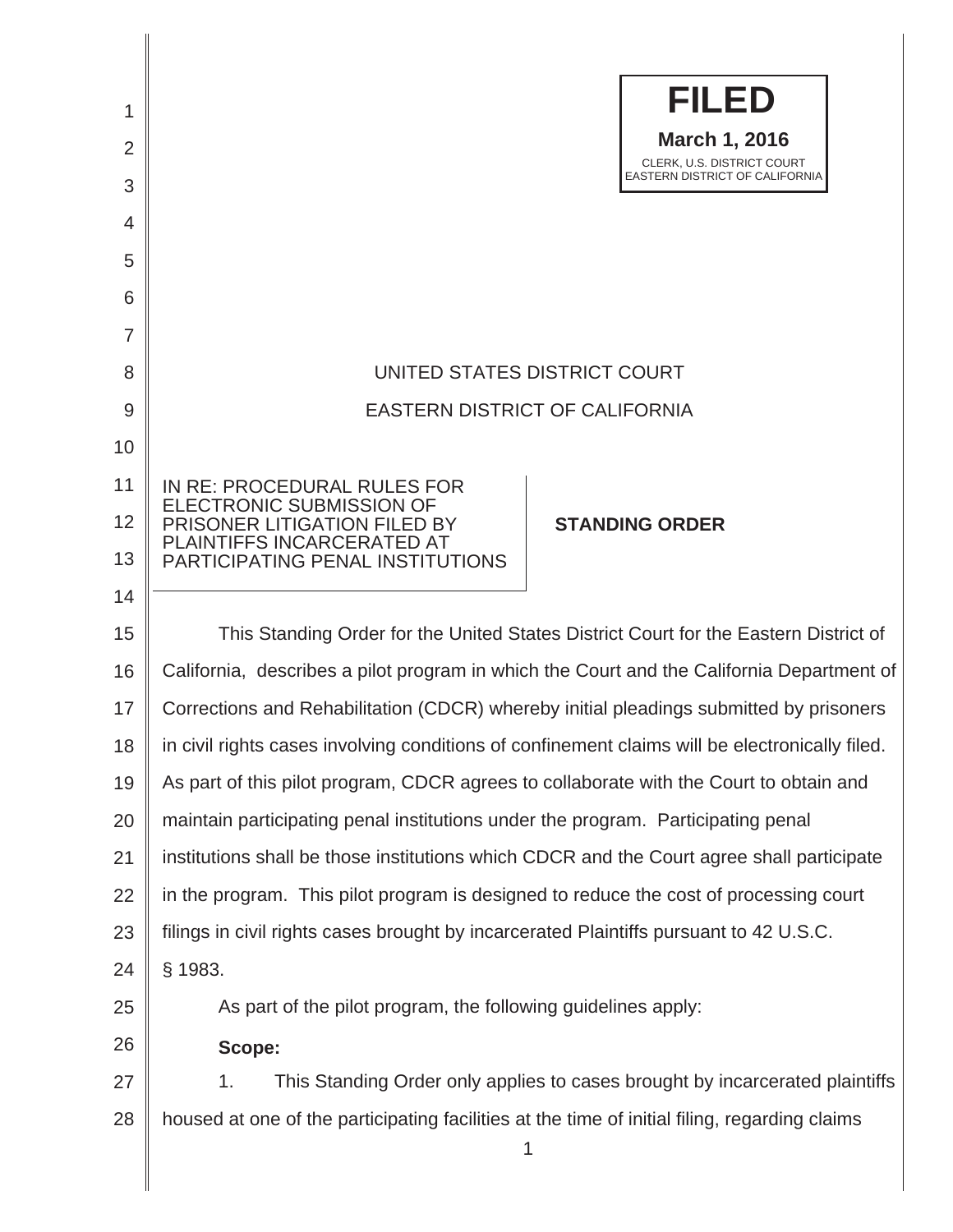1 2 3 involving conditions of confinement, such as those brought under 42 U.S.C. § 1983. This Standing Order does not apply to claims challenging the fact or duration of a prisoner's confinement, or other matters not herein authorized.

4

5 6 7 8 9 10 11 12 2. Further, this Standing Order only applies to initial filings by Plaintiffs, defined as the complaint, an application to proceed in forma pauperis without prepayment of fees, a motion seeking relief from this Standing Order, and/or a motion for emergency relief. At a CDCR participating facility, no initial documents will be accepted for filing by the Clerk of the Court unless they comply with this Standing Order, or the scanning equipment is inoperable for more than forty-eight (48) hours. After the initial filings, all other filings shall be mailed and shall comply with the Local Rules for the United States District Court for the Eastern District of California, and any subsequent orders issued by this Court.

13

## **Procedures for E-Filing:**

14 15 16 17 18 3. Plaintiffs shall provide their complaint and any application to proceed in forma pauperis without prepayment of fees to CDCR in conformity with CDCR's procedures for the electronic filing of initial documents, including any applicable procedures for paying for photocopies. Plaintiffs are required to pay for photocopies according to the applicable CDCR policies and procedures.

19 20 21 22 23 24 25 26 27 28 4. To facilitate compliance with Federal Rule of Civil Procedure 8(a)(2) (requiring that a pleading contain "a short and plain statement of the claim showing that the pleader is entitled to relief") and to reduce costs and delays associated with processing complaints, the Court imposes a page-limit on complaints filed by incarcerated Plaintiffs. Complaints shall not exceed twenty-five (25) pages in length. Any exhibits attached to a complaint shall count toward the twenty-five page limit. Plaintiffs are encouraged to use the Court's sample civil rights form. In the event a Plaintiff needs to file a complaint longer than twenty-five (25) pages, he or she must submit a motion demonstrating the grounds for the need to exceed the page limitation, along with the proposed complaint, to the Court for permission to exceed the page limit.

2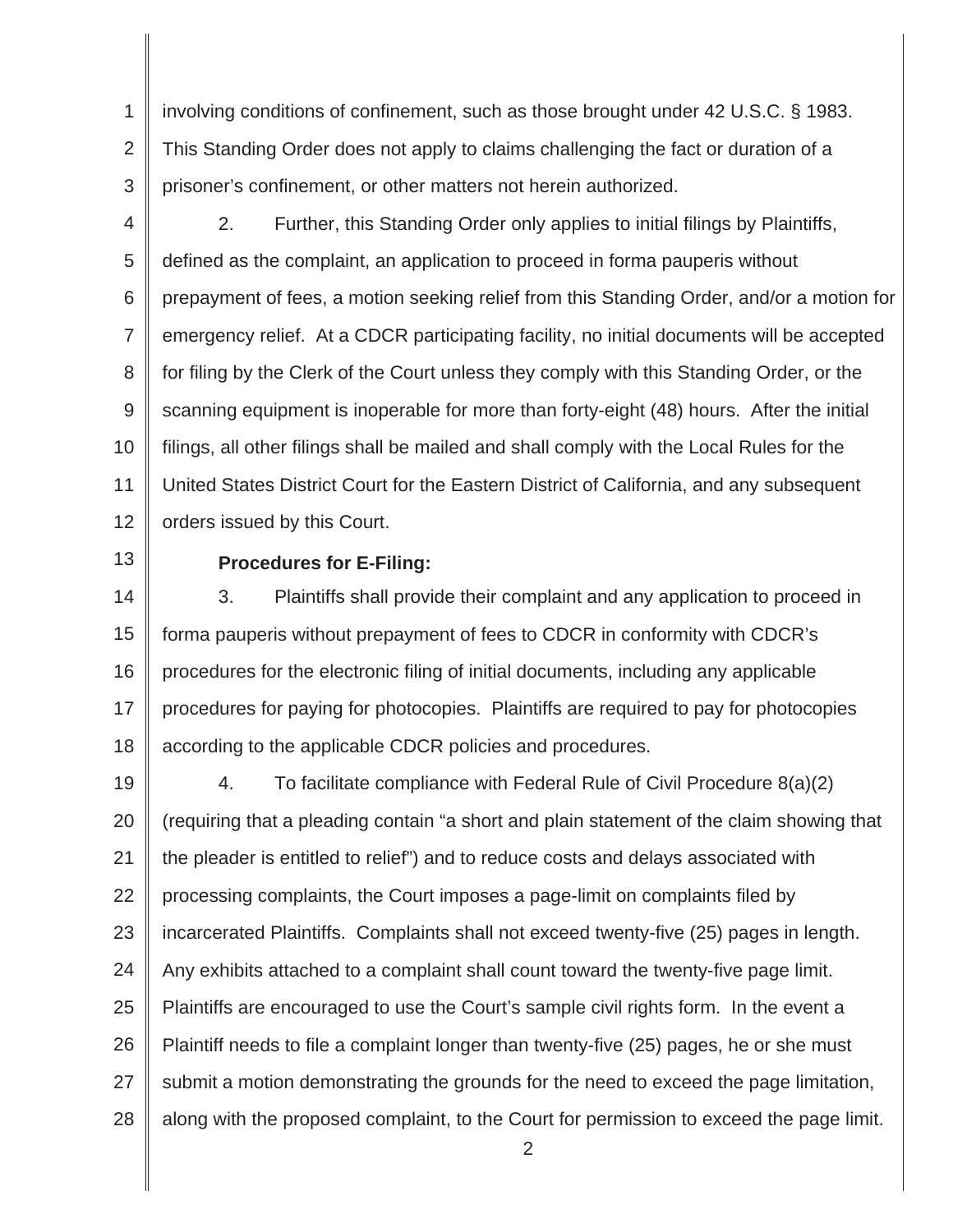1 2 Motions to proceed in forma pauperis, motions to increase the page limit, and motions for emergency relief shall be no more than fifteen (15) pages in total combined length.

3 4 5 6 7 8 5. CDCR staff will scan all initial filings into a preprogrammed digital sender which scans and converts the documents to .PDF format. On the front page of each separate filing, CDCR staff shall stamp the document indicating that the document has been scanned and emailed, along with the date completed. After the documents are scanned, the original documents will be returned to the Plaintiff and CDCR shall promptly email the documents to the Clerk of Court for filing.

9 10 11 12 13 14 15 16 17 6. The Court, through the Clerk of the Court, will retrieve the e-mailed documents from CDCR, conduct a readability review, and file them in the Case Management Electronic Case Filing system (CM/ECF). The Court will e-mail a document confirming receipt of the filed documents, initial case filing instructions and any orders or other documents provided at initial filing to the plaintiff at an e-mail address established by CDCR. CDCR staff shall deliver these e-mailed documents to the incarcerated plaintiff. After this initial filing, all other documents to be filed shall be sent and served through the mail in accordance with CDCR procedures regarding legal mail, the Local Rules of this Court, and other applicable law.

18 19 20 21 22 23 24 25 26 27 7. Each CDCR facility participating in the pilot program will establish an e-mail address at which CDCR staff can retrieve the Court's emails and other court-issued initial filings. CDCR staff will retrieve this information and any attached documents, from the Court's email and print and deliver them to the incarcerated plaintiff. If the incarcerated plaintiff refuses delivery of the documents, or is no longer incarcerated at an e-filing CDCR participating facility, CDCR staff will notify the Court by e-mail and indicate the reason for non-delivery of the documents. Because the original civil complaint and other filings will be returned to the incarcerated plaintiff as after being scanned and emailed, the Court and CDCR are not required to provide the incarcerated plaintiff with any filed stamped copies of the documents filed by the plaintiff. ///

3

28